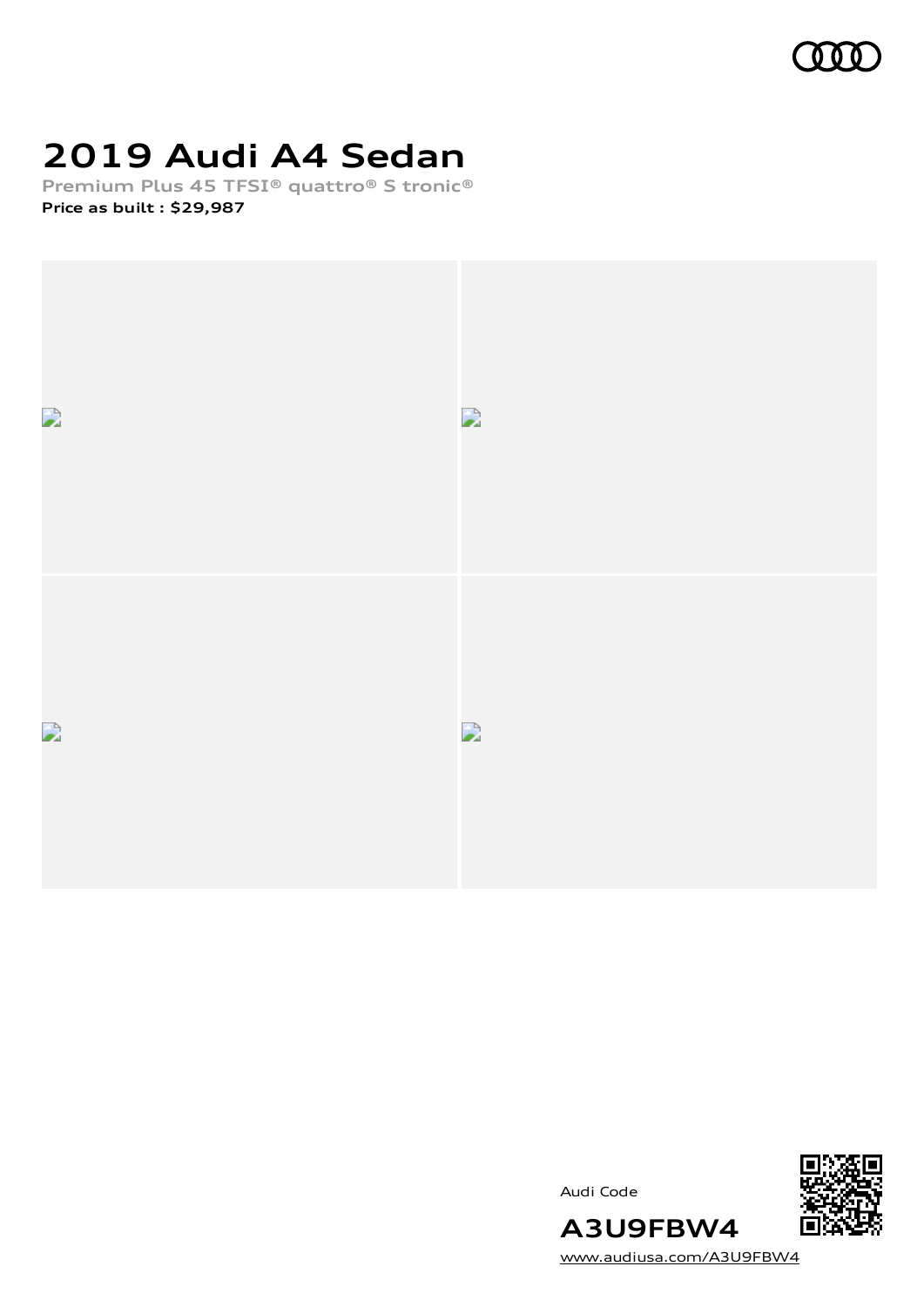### **Summary**

#### **Audi 2019 Audi A4 Sedan** Premium Plus 45 TFSI® quattro® S tronic®

**Price as buil[t](#page-8-0)** \$29,987

#### **Exterior colour**

Florett Silver metallic

### $\overline{\phantom{a}}$

#### **Further Information**

|                 | N٥           |
|-----------------|--------------|
| Mileage         | 49,200 miles |
| Type of vehicle | Used car     |

**Warranty**

#### **Interior colour**

| Seats     | Rock Gray              |
|-----------|------------------------|
| Dashboard | Granite Gray/Rock Gray |
| Carpet    | Granite Gray           |
| Headliner | Titanium Gray          |

#### **Audi Code** A3U9FBW4

**Your configuration on www.audiusa.com** [www.audiusa.com/A3U9FBW4](https://www.audiusa.com/A3U9FBW4)

**Commission number** 4366adab0a0e09a82f04

#### **Technical Specifications**

| Engine type                  | 2.0-liter four-cylinder                       |
|------------------------------|-----------------------------------------------|
| stroke                       | Displacement/Bore and 1,984/82.5 x 92.8 cc/mm |
| Torque                       | 273 lb-ft@rpm                                 |
| Top track speed              | 130 mph mph                                   |
| Acceleration (0 - 60<br>mph) | 5.6 seconds seconds                           |
| Recommended fuel             | Premium                                       |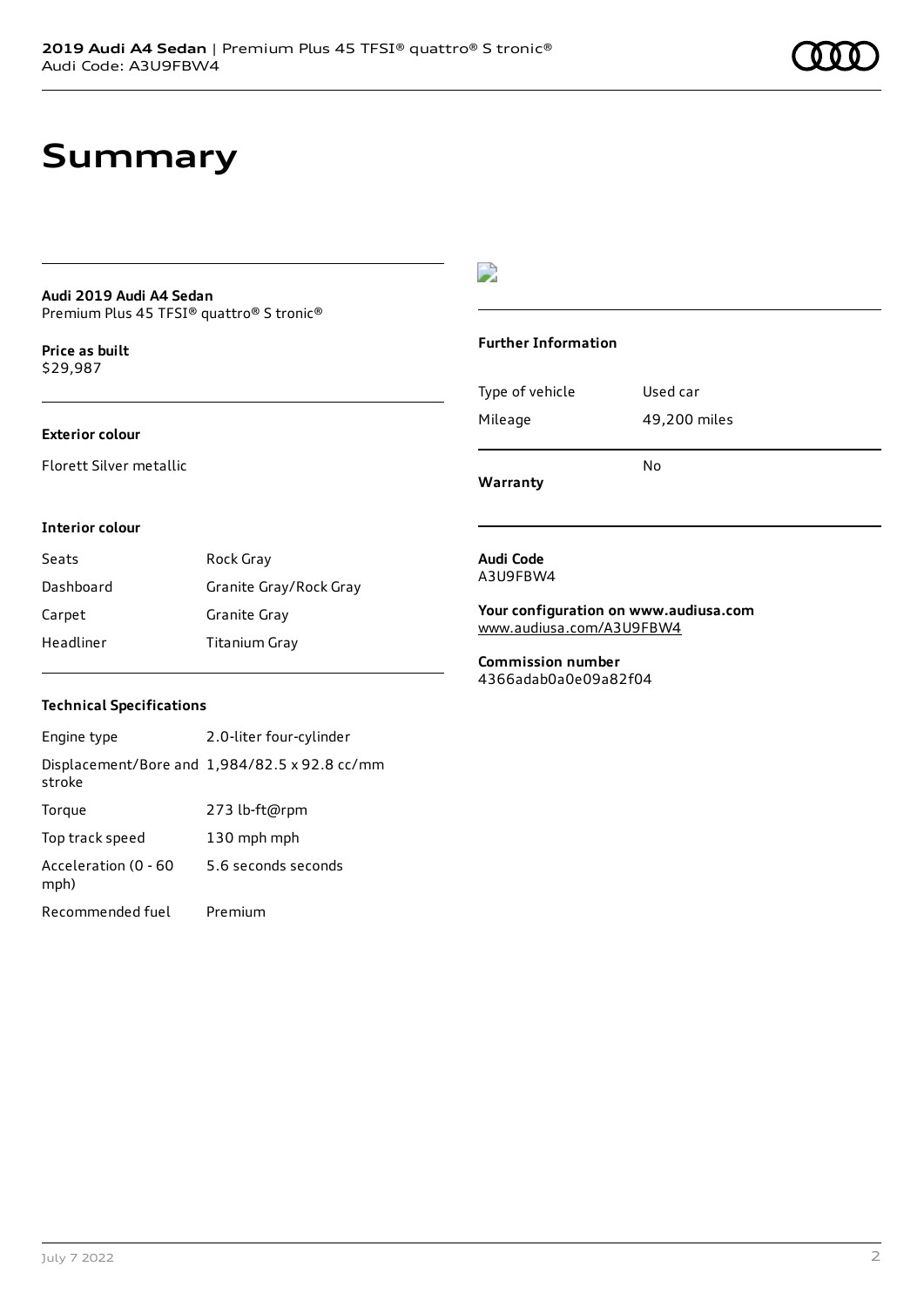

## **Standard features**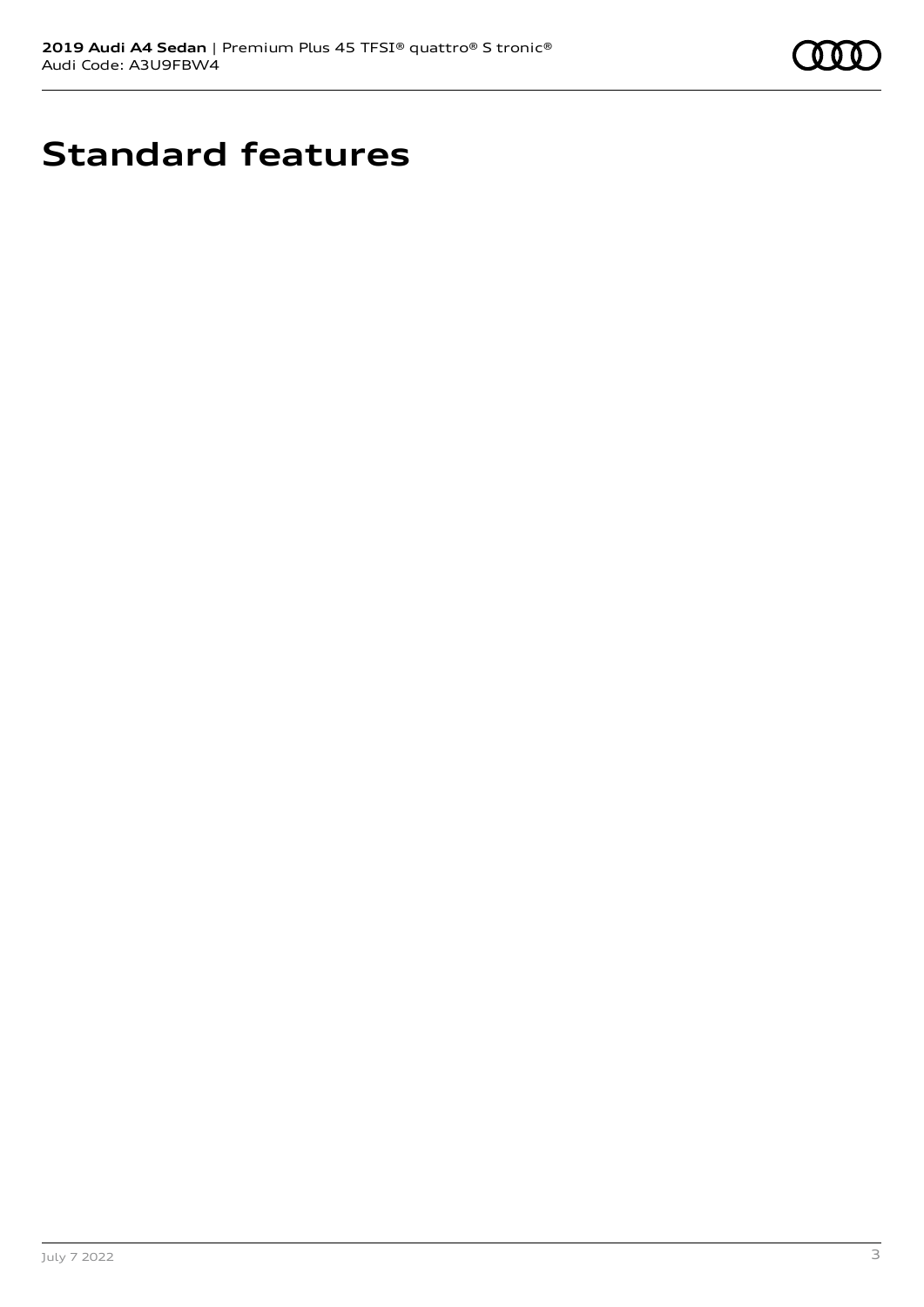# **Dealer remarks**

CARFAX One-Owner. Florett Silver Metallic 2019 Audi A4 2.0T Premium Plus quattro quattro 7-Speed Automatic S tronic 2.0L I4 TFSI DOHC 7-Speed Automatic S tronic, quattro, Rock Gray/Gray w/Leather Seating Surfaces, 18" Wheel Package, Alarm System w/Motion Sensor, All-Weather Floor Mats, Audi Advanced Key, Audi Connect PRIME & PLUS, Audi MMI Navigation Plus w/MMI Touch, Audi Pre Sense Rear, Audi Side Assist w/Rear Cross Traffic Assist, Audi Virtual Cockpit, Auto-Dimming Exterior Mirrors, Cold Weather Package, Convenience Package, Heated Rear Seats, Heated Steering Wheel, Leatherette Covered Center Console & Door Armrests, LED Headlights, Memory for Driver's Seat, Parking System Plus, Power Folding Exterior Mirrors, Premium Plus Package, SiriusXM Satellite Radio, Wheels: 18" 10-Spoke-V Design.

\*\*\*\*CLEAN CARFAX\*\*\*\* 23/34 City/Highway MPG

Audi of Stratham has the Luxury vehicle you've been searching for at a price that fits your budget As an employee owned company our mission is to make you a customer for life.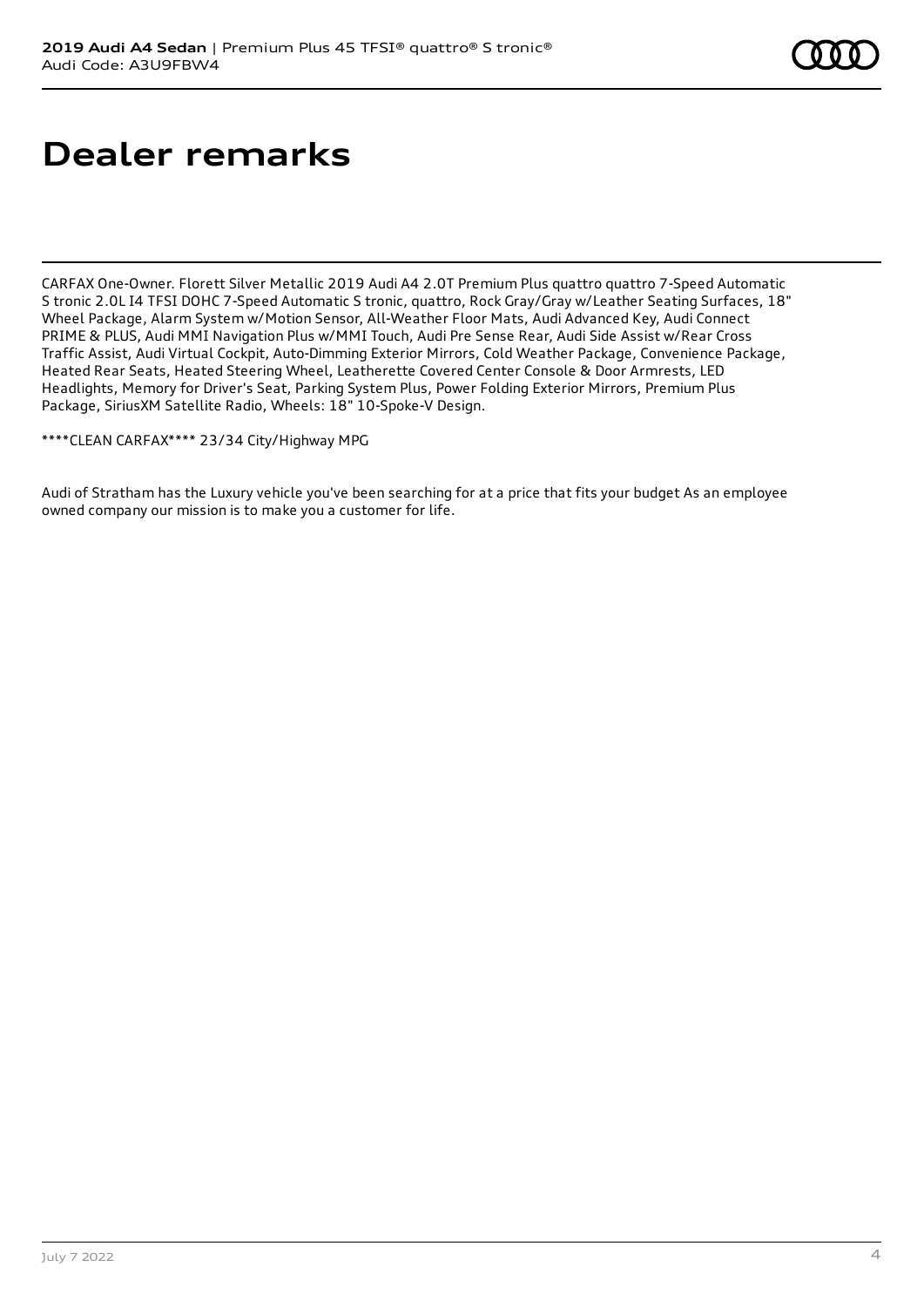### **Technical Specifications**

July 7 2022 5

### **Engineering | Performance**

**Electrical system**

Engine type 2.0-liter four-cylinder

Alternator 14 Volt - 110-150A Battery 12 Volt - 420A/70Ah

| Acceleration (0 - 60 5.6 seconds seconds<br>mph) |                                               |
|--------------------------------------------------|-----------------------------------------------|
| Power Level                                      | 45                                            |
| Engine block                                     | Cast-iron                                     |
| Induction/fuel injection Turbocharged/TFSI®      |                                               |
| Cylinder head                                    | Aluminum-alloy                                |
| Max. output ps/hp 248 @ rpm                      |                                               |
| stroke                                           | Displacement/Bore and 1,984/82.5 x 92.8 cc/mm |
| Top track speed                                  | 130 mph mph                                   |
| Torque                                           | 273 lb-ft@rpm                                 |
| Valvetrain                                       | 16 valve DOHC with Audi valvelift             |

### **Transmission | Drivetrain**

| Gear ratios: 6th         | 0.508:1                                                                                                     |
|--------------------------|-------------------------------------------------------------------------------------------------------------|
| Gear ratios: Final Drive | 4.270:1                                                                                                     |
| Gear ratios: 7th         | 0.386:1                                                                                                     |
| Gear ratios: 4th         | 1.057:1                                                                                                     |
| Transmission             | Seven-speed S tronic <sup>®</sup> dual-clutch<br>transmission with quattro <sup>®</sup> all-<br>wheel drive |
| Gear ratios: 5th         | 0.738:1                                                                                                     |
| Gear ratios: 2nd         | 2.190:1                                                                                                     |
| Gear ratios: 3rd         | 1.517:1                                                                                                     |
| Gear ratios: Reverse     | 2.750:1                                                                                                     |
| Gear ratios: 1st         | 3.188:1                                                                                                     |

#### **Steering**

| Steering type                             | Electromechanical speed-sensitive<br>power steering system |
|-------------------------------------------|------------------------------------------------------------|
| Turning diameter, curb-38.1 ft<br>to-curb |                                                            |
| Steering ratio                            | 15.9:1                                                     |

#### **Suspension**

| Front axle | Five-link front independent steel<br>spring suspension |
|------------|--------------------------------------------------------|
| Rear axle  | Five-link rear independent steel<br>spring suspension  |

**(1/2)**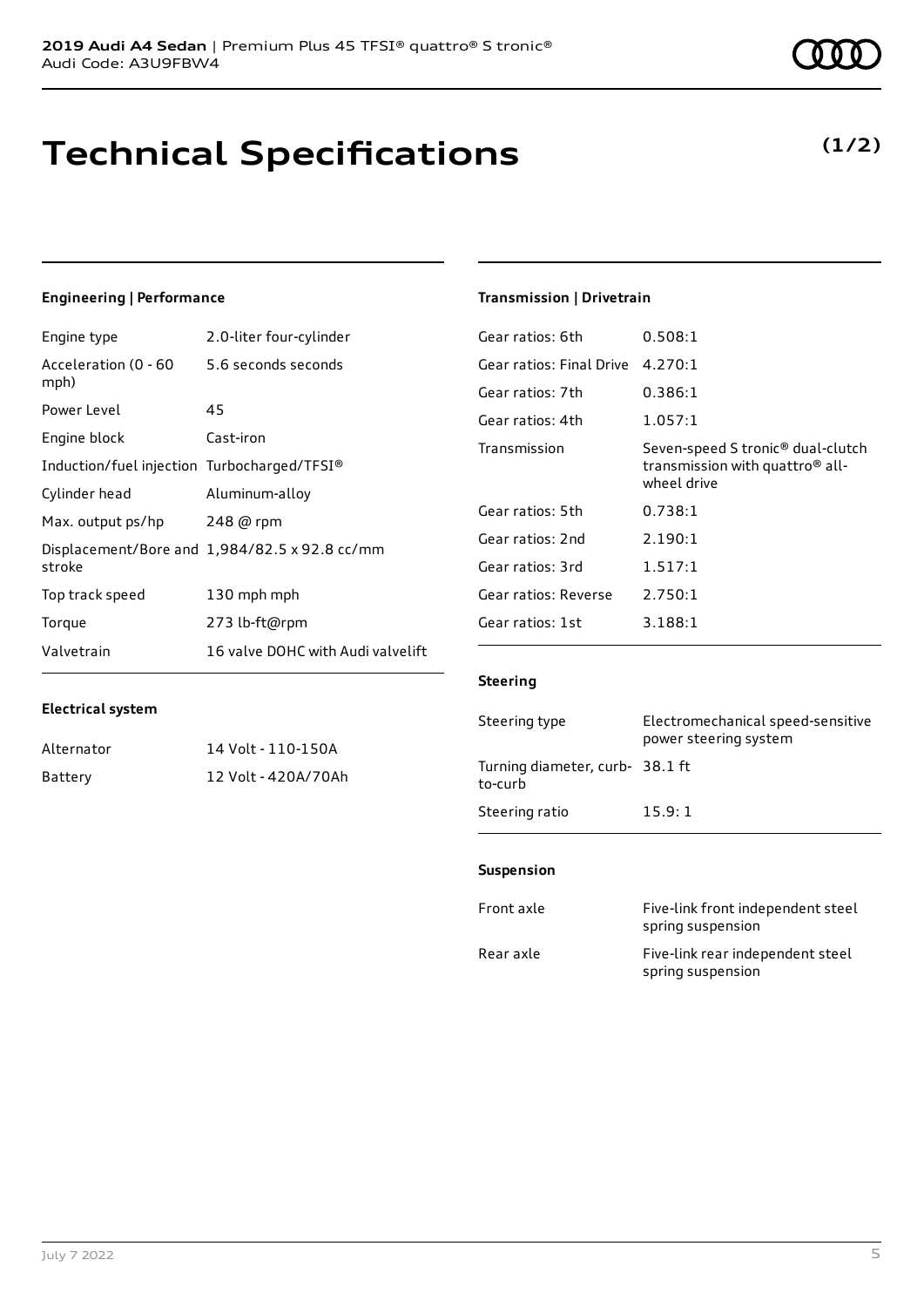# **Technical Specifications**

### **Brakes**

| Front brakes                                                                                                                                                             | 13.3 (ventilated disc) in           | Seating capacity                | 5                     |
|--------------------------------------------------------------------------------------------------------------------------------------------------------------------------|-------------------------------------|---------------------------------|-----------------------|
| Rear brakes                                                                                                                                                              | 13.0 (ventilated disc) in           | Shoulder room, rear             | 54.5 in               |
| Parking brake                                                                                                                                                            | Electromechanical                   | Head room with front<br>sunroof | 38.9 in               |
| <b>Body</b>                                                                                                                                                              |                                     | Leg room, rear                  | 35.7 in               |
|                                                                                                                                                                          |                                     | Shoulder room, front            | 55.9 in               |
| Material<br>Lightweight construction<br>technology - multi-material body<br>construction (steel and aluminum<br>composition) and multistep anti-<br>corrosion protection | Head room with rear<br>sunroof      | 37.4 in                         |                       |
|                                                                                                                                                                          | Leg room, front                     | $41.3$ in                       |                       |
|                                                                                                                                                                          |                                     | Cargo volume, rear              | $13.0/-$ cu ft, cu ft |
| Corrosion protection                                                                                                                                                     | Multistep anti-corrosion protection | seatbacks up/folded             |                       |

**Interior measurements**

#### **Warranty | Maintenance**

| Warranty    | 4-Year/50,000 mile Audi New<br>Vehicle Limited Warranty                                  |
|-------------|------------------------------------------------------------------------------------------|
| Maintenance | 12-month/10,00 mile (whichever<br>occurs first) NO CHARGE first<br>scheduled maintenance |

#### **Exterior Measurements**

| Height                           | 56.2 in  |
|----------------------------------|----------|
| Overall width without<br>mirrors | 72.5 in  |
| Length                           | 186.1 in |
| Wheelbase                        | 111.0 in |
| Drag coefficient                 | 0.27 Cw  |
| Overall width with<br>mirrors    | 79.6 in  |
| Track rear                       | 61.2 in  |
| Track front                      | 61.9 in  |
| Curb weight                      | 3,627 lb |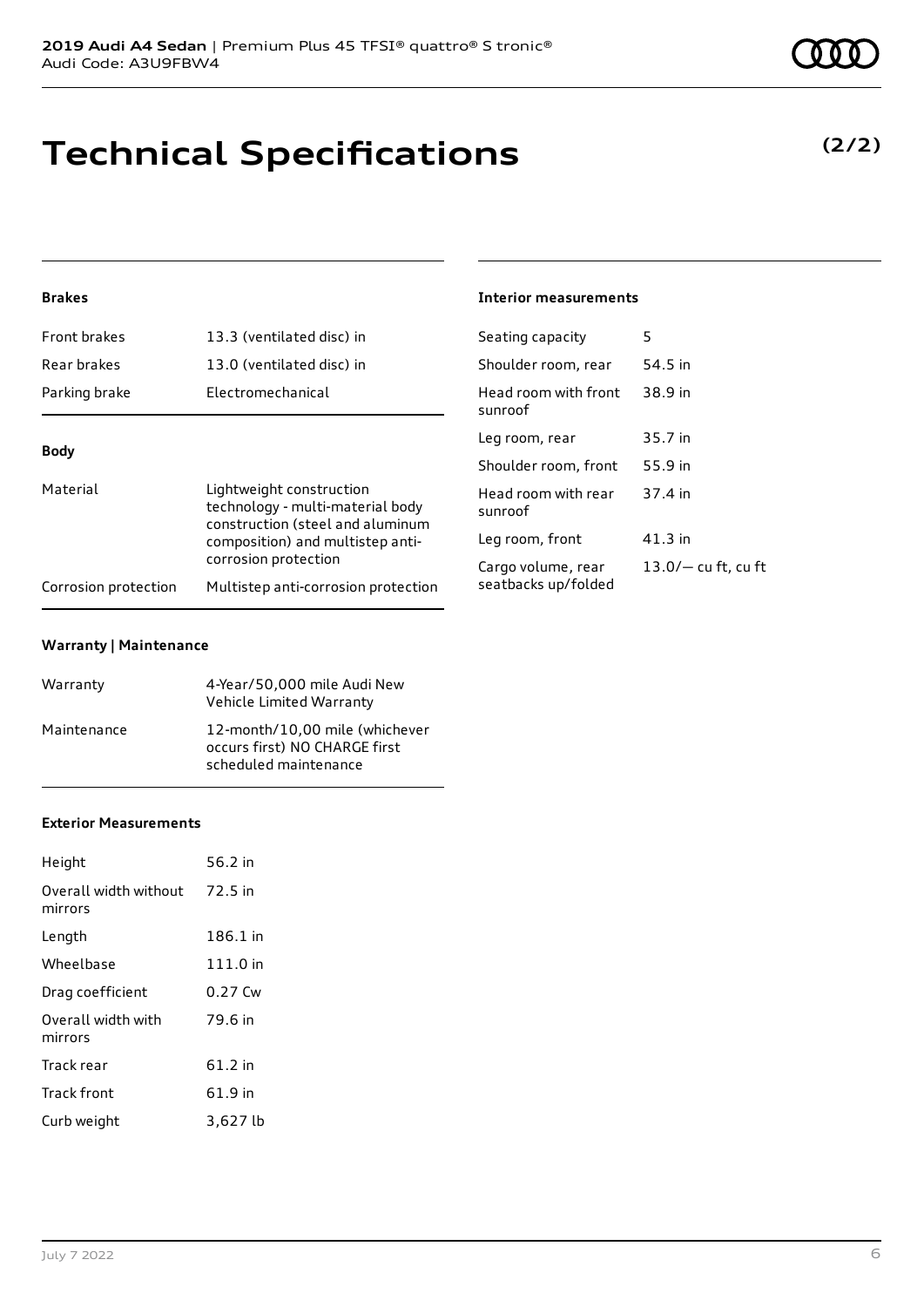### **Consumption- and emission**

**Consumption by NEDC**

combined 27 mpg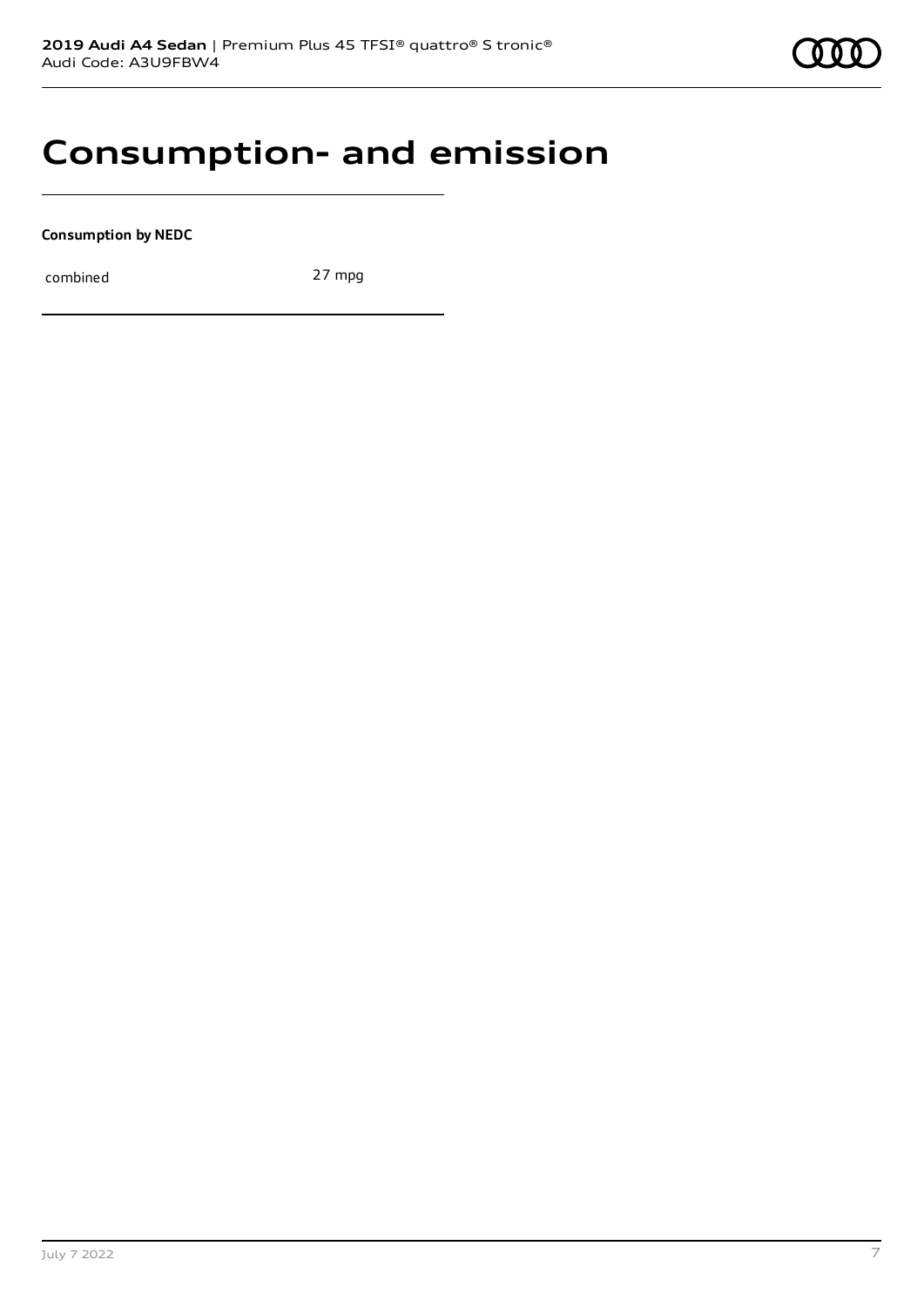# **Contact**

Dealer **Audi Stratham**

58 Portsmouth Ave 03885 Stratham NH

Phone: +16034180285 FAX: 6034180479

www: [https://www.strathamaudinh.com](https://www.strathamaudinh.com/)